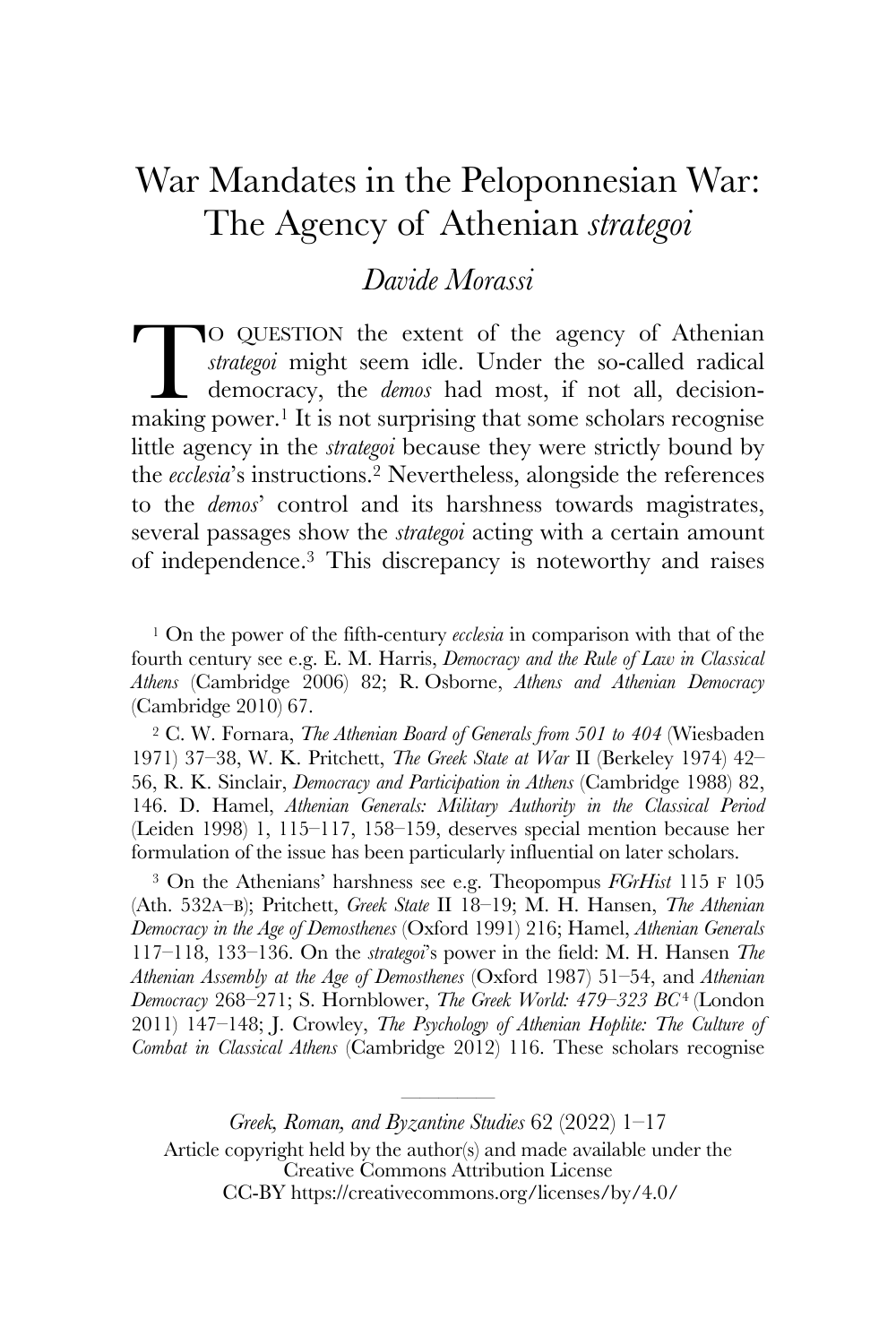pressing questions about the *strategoi*'s agency and degree of control.

This article aims to shed light on this conflicting evidence by discussing the mandates issued to *strategoi* in the period of the Peloponnesian War. "Mandate" denotes the tasks, along with their related instructions and constraints, that the *ecclesia* assigned to one or more *strategoi*. By comparing reported mandates with the actions and behaviour of the *strategoi* in the field, we are able to perceive and assess their agency and independence. The paper is divided into two parts. The first focuses on the power and role of the *strategoi* in setting and then executing the mandate, which shows the extent of their authority and the independence they could exercise. The second addresses the discrepancies in the evidence and offers an explanation of the 'precise' mandates.

This line of enquiry could have significant ramifications: if the *strategoi* are found to have greater agency and power than usually supposed, our perception of the Athenian radical democracy may change significantly.

## 1. *Discussing and executing the mandate*

The *ecclesia* voted on every military expedition, deliberating on the objective, the resources allotted, and which magistrates to appoint.4 The tasks assigned could be extremely various, from collecting money from the allies<sup>5</sup> to verifying that oaths had been sworn correctly $6$  to undertaking lengthy military

<sup>6</sup> E.g. *IG* I3 11, 40; II3 412.

these powers as extensive, but without a proper examination of the conflicting sources.

<sup>4</sup> P. J. Rhodes, *The Athenian Boule* (Oxford 1971) 113–114; Hamel, *Athenian Generals* 5, 14–25, 40–44; M. R. Christ, "Conscription of Hoplites in Classical Athens," *CQ* 51 (2001) 399; Crowley, *The Psychology* 27–35.

<sup>5</sup> E.g. Thuc. 3.19, 4.50.1; Xen. *Hell.* 1.1.8, 1.4.8. For discussion, L. Kallet-Marx, *Money, Expense, and Naval Power in Thucydides' History 1–5.24*  (Berkeley 1993) 134–138.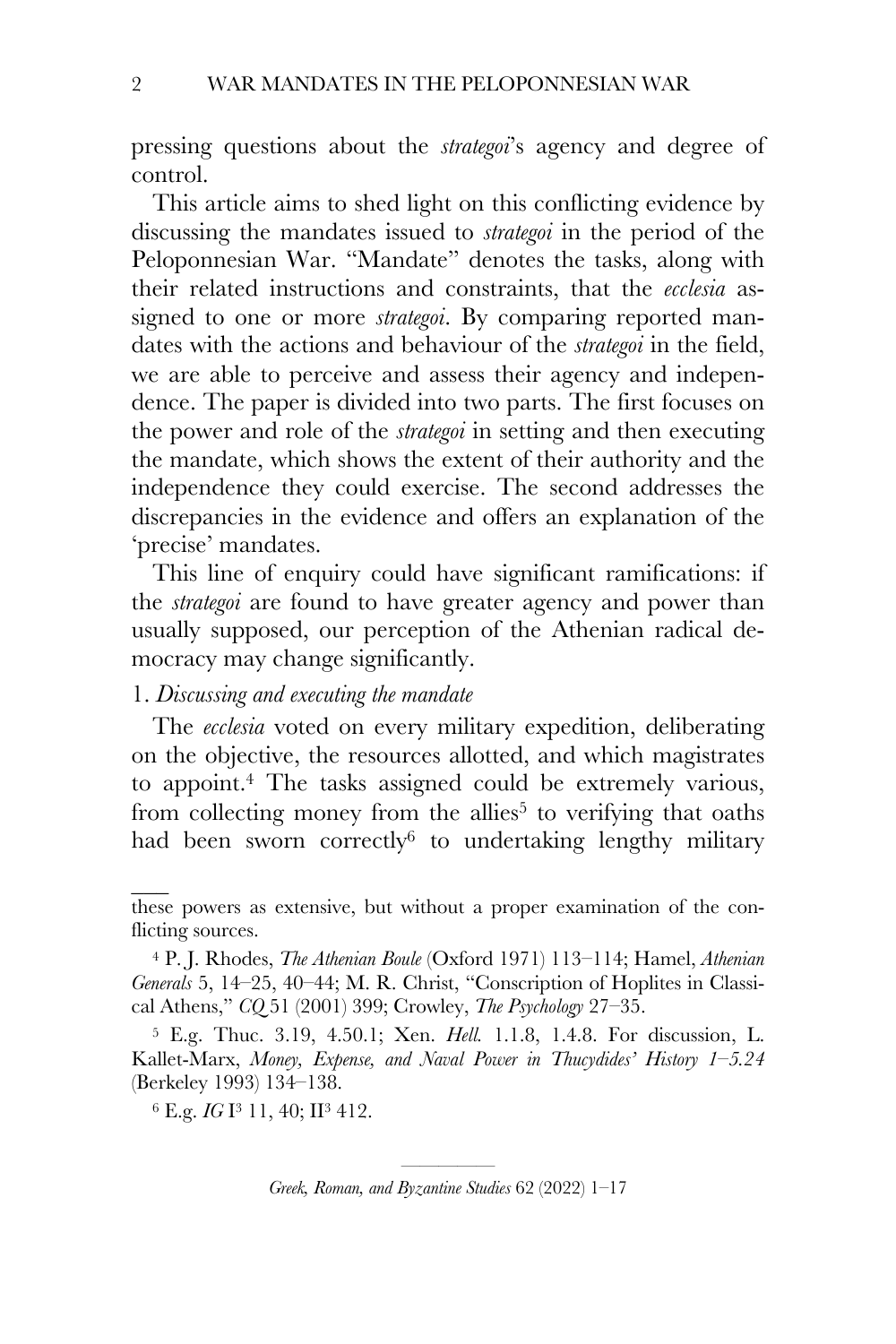campaigns. The *ecclesia* also received regular reports from the *strategoi*, which might hint at the power of the assembly to recall the *strategoi* if their performance was deemed unsatisfactory.7 To say that the *demos* was in charge is not an understatement.8

Yet, the *strategoi* were involved in the decision-making process. The clearest example is Nicias and Alcibiades' debate in the *ecclesia* discussing the appointment of the *strategoi* for the Sicilian expedition and the chances of success of the campaign.9 Hamel points out that the Athenians voted against Nicias' advice, demonstrating that the *strategoi* did not speak from a privileged position but were treated the same as other citizens in the assembly.10 However, while Hamel may be

<sup>7</sup> In the fourth century, in every *prytany* the *ecclesia* voted to reconfirm the *strategoi* in their mandate: Lys. 30.5; [Ar.] *Ath.Pol.* 43.4, 48.3, 61.2. Cf. Pritchett, *Greek State* II 28–29; P. J. Rhodes, "ΕΙΣΑΓΓΕΛΙΑ in Athens," *JHS* 99 (1979) 110; J. T Roberts, *Accountability in Athenian Government* (Madison 1982) 15–17, 21; M. H. Hansen, *Eisangelia: The Sovereignty of the People's Court in Athens in the Fourth Century B.C.* (Odense 1975) 26; Sinclair, *Democracy and Participation* 157. There is no similar evidence for the fifth century. The only known case of a *strategos* being recalled is Alcibiades in 415 (Thuc. 6.61.5, Plut. *Alc.* 22); this however was only to be tried for parodying the Eleusinian mysteries. But A. C. Scafuro, "*Epicheirotonia* and the So-called '*euthynai* of generals,' " in B. Biscotti (ed.), *Kállistos Nómos. Scritti in onore di Alberto Maffi*  (Turin 2018) 201–203, hypothesises that the *ecclesia* already had the power to recall *strategoi* in the fifth century. On reports: Thuc. 4.27.3–4, 7.8–9; Pritchett II 45–56.

<sup>8</sup> E.g. Hamel, *Athenian Generals* 14, 19, 21–23, 40; R. Balot, "Democratising Courage in Classical Athens," in D. M. Pritchard (ed.), *War, Democracy and Culture in Classical Athens* (Cambridge 2010) 94–95; Scafuro, in *Kállistos Nómos* 199, 201.

<sup>9</sup> Thuc. 6.9–26. See also Hdt. 6.132; Thuc. 1.140–144, 4.2.2; Plut. *Per.*  29.

<sup>10</sup> Hamel, *Athenian Generals* 12–14, 26. The *strategoi* were involved in the summoning of the *ecclesia* (Thuc. 2.22.1, 4.118.1–4; *IG* I3 93.20–21 mentions the *strategoi* setting a meeting of the Assembly, but their participation is not clear) and could add items to the agenda, presumably for the discussion of military matters (*IG* I3 61.51–56). Cf. Rhodes, *Athenian Boule* 45; Hansen,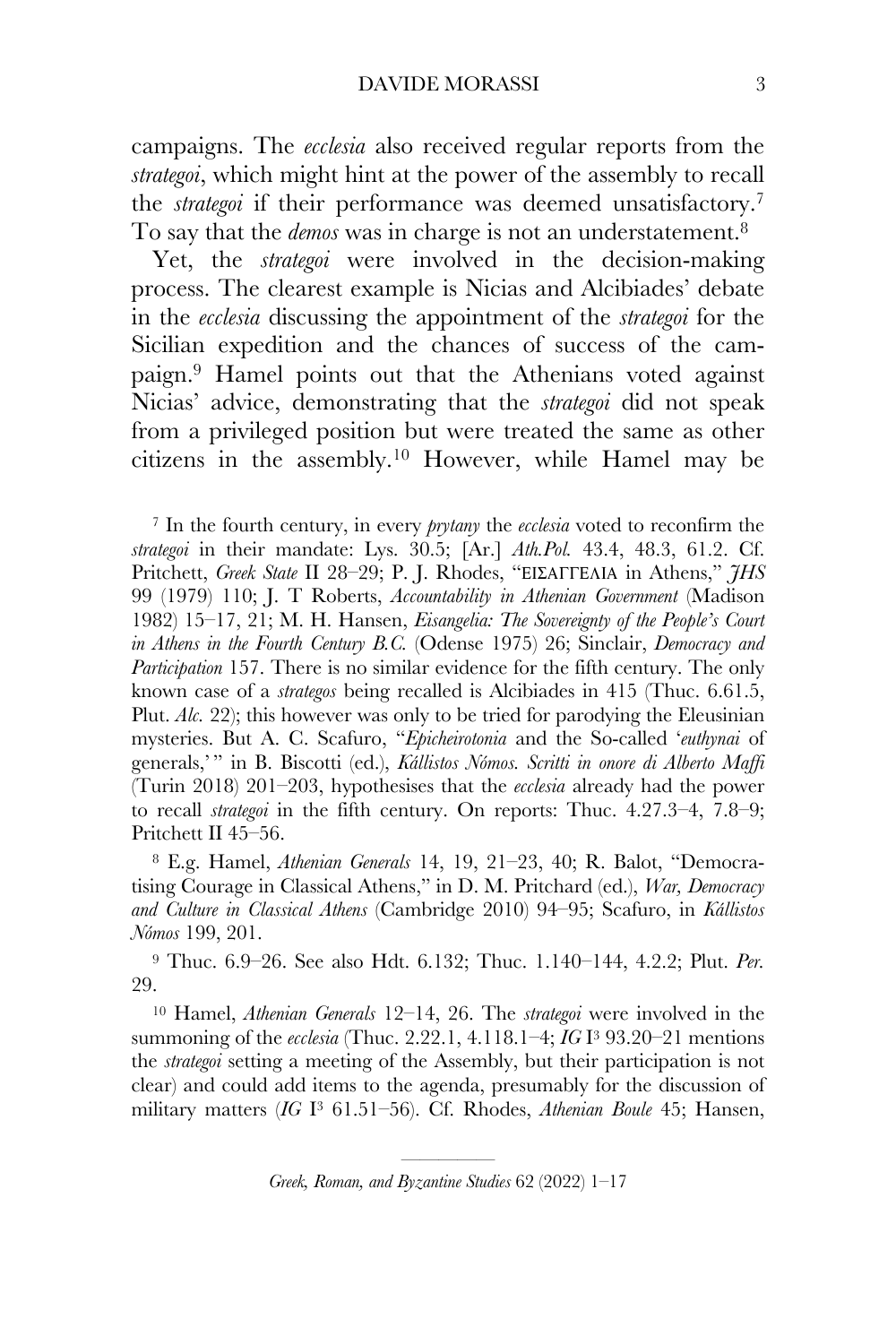correct from an institutional point of view, there is reason to believe that the *strategoi* were more influential than the average Athenian. Plato writes that the most στρατηγικοί Athenians were the most influential in discussions of military matters. 11 The fifth century does not seem different. In 425 the *strategos*  Demosthenes requested authority over the fleet being led toward Sicily by Eurymedon and Sophocles (Thuc. 4.2.2):

Δηµοσθένει δὲ ὄντι ἰδιώτῃ µετὰ τὴν ἀναχώρησιν τὴν ἐξ Ἀκαρνανίας αὐτῷ δεηθέντι εἶπον χρῆσθαι ταῖς ναυσὶ ταύταις, ἢν βούληται, περὶ τὴν Πελοπόννησον.

Demosthenes held no command after his return from Acarnania, but at his own request, the Athenians granted him leave to use these ships at his discretion on their voyage round the Peloponnese. (transl. Hammond)

The Athenians approved Demosthenes' proposal even though it was only vaguely formulated.12 The Athenians discussed and

#### *Athenian Assembly* 19, 24–25, 51.

<sup>11</sup> *Grg.* 455B–C. Plato writes in general terms, but he plausibly refers to the Athenian experience, as this was familiar to him. Cf. A. Andrewes, "The Mytilene Debate: Thucydides 3.36–49," *Phoenix* 16 (1962) 84, for a similar argument on financial savviness.

<sup>12</sup> V. J. Hunter, *Thucydides: The Artful Reporter* (Toronto 1973) 61–62, argues that no public decree granted Demosthenes his authority because otherwise Eurymedon and Sophocles would have been aware of his plan. However, this would not be the first case in which the *ecclesia* granted poorly defined powers to a successful commander, if we can trust Herodotus on Miltiades' mandate in 488 (Hdt. 6.133). For doubts on this tradition see Hamel, *Athenian Generals* 168–170; J. Boëldieu-Trevert, *Commander dans le monde grec au V <sup>e</sup> siècle avant notre ère* (Franche-Comté 2007) 83. Furthermore, the only other governing body which might have issued Demosthenes' mandate is the *boule*, which doubtfully had the authority to assign a military mandate. See Rhodes, *Athenian Boule* 113–114. F. S. Russell, *Information Gathering in Classical Greece* (Ann Arbor 1999) 196–197, argues that the *boule*  might step in to preserve the secrecy of the missions. Nevertheless, the passages relating to military expeditions are either doubtful (Diod. 11.39.4– 5, 13.2.6; see n.33 below) or controversial. In 397/6 Demaenetus joined Conon with one ship, but the well-to-do Athenians vehemently protested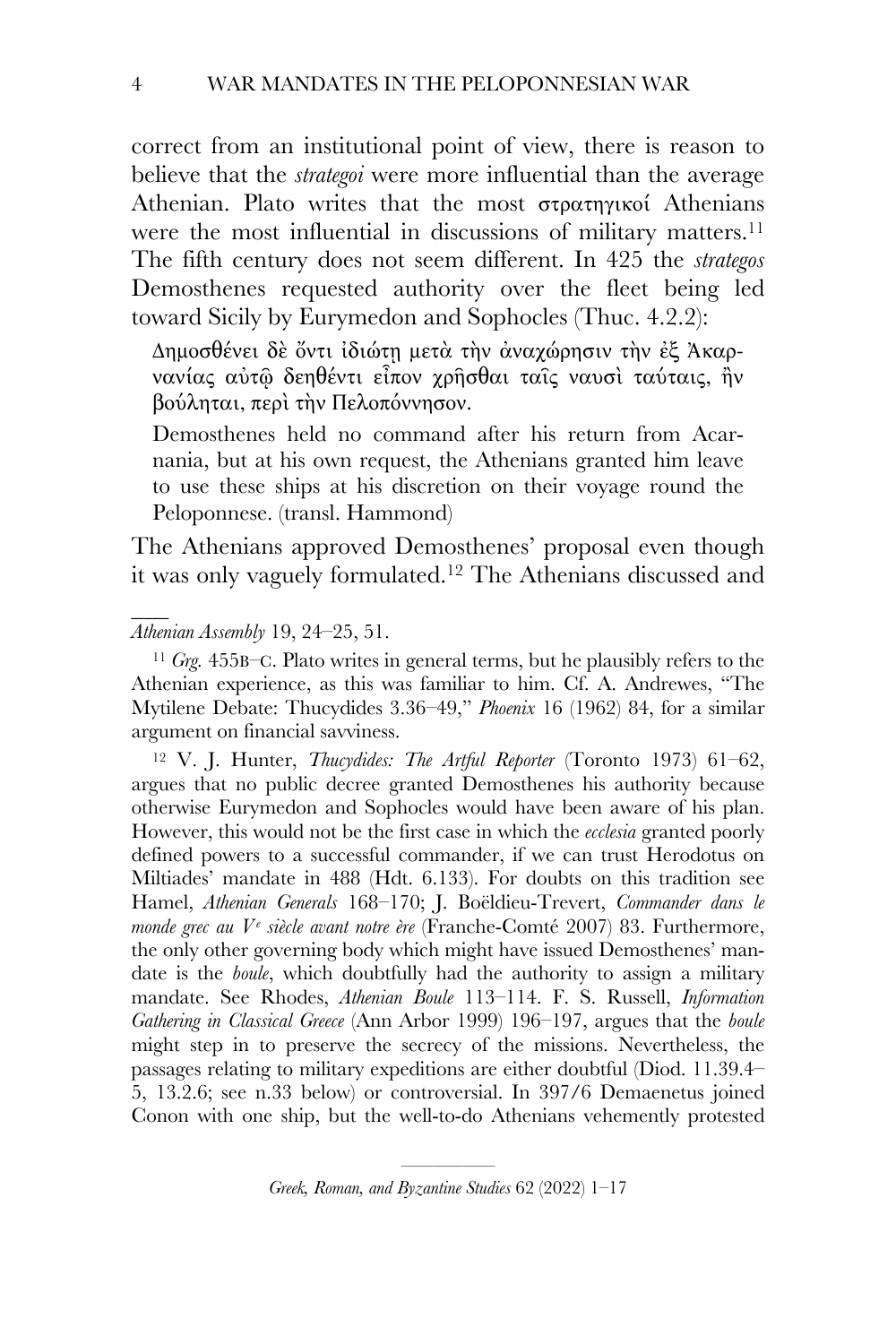voted upon what the *strategoi* proposed, and while they could disagree with the *strategoi*, more often than not the proposals were accepted.<sup>13</sup>

Furthermore, the *ecclesia*'s prerogative to issue a binding mandate constitutes great power, but how the *strategoi* achieved the objectives needs to be discussed. Did the *ecclesia* specify this as well?

After gathering a substantial number of texts, Hamel concluded (115–117) that the assembly could issue very specific instructions, which the *strategoi*, mindful of their accountability, followed to the letter. In general terms, that is correct, but it should be noted that mandates with precise instructions are attested less frequently. Only six of the passages collected by Hamel have detailed instructions on how to conduct their campaigns. This amounts to less than a quarter of her examples.14 The remaining passages mention an area of operation,<sup>15</sup> campaign objectives or enemies to fight,<sup>16</sup> only occasionally providing other vague details.17 This ratio decreases even more

<sup>13</sup> As to the example of Nicias in 415, it should be emphasised that another *strategos*, Alcibiades, was involved in the debate endorsing the Sicilian expeditions and rousing the Athenians to war.

<sup>14</sup> Thuc. 1.45.2–49.4, 1.57.6, 3.3.3–4, 35-36, 7.20; Diod. 13.2.6. A seventh passage, Xen. *Hell.* 2.1.31–32, can be added to Hamel's list (see 12 below).

<sup>15</sup> Thuc. 2.26.1 (= Diod. 12.44.1), 2.85.5–6, 4.2.3, 7.29. Hansen, *Eisangelia* no. 90, sees Dem. 23.104 as a mandate; the hypothesis is plausible, but the terms are extremely vague.

<sup>16</sup> Thuc. 2.69.1, 4.2.3; Diod. 12.44.1, 65.1–2, 81.4.

<sup>17</sup> E.g. Thuc. 2.26.1; Diod. 12.81.2; Dem. 15.9. Hamel, *Athenian Generals* 115, interprets Thuc. 3.86.4 as a precise mandate as well. However, Thucydides implies a difference between the effective mandate, helping Leontini, and the truer cause for the expedition, which was not necessarily

the lack of discussion of this mandate (*Hell.Oxy. FGrHist* 66 F 6 ix.1–2 = McKechnie and Kern vi.1–2). Cf. K. Simonsen, "Demaenetus and the Trireme," *Mouseion* 9 (2009) 284–286.

<sup>—————————————&</sup>lt;br>———————————————————— *Greek, Roman, and Byzantine Studies* 62 (2022) 1–17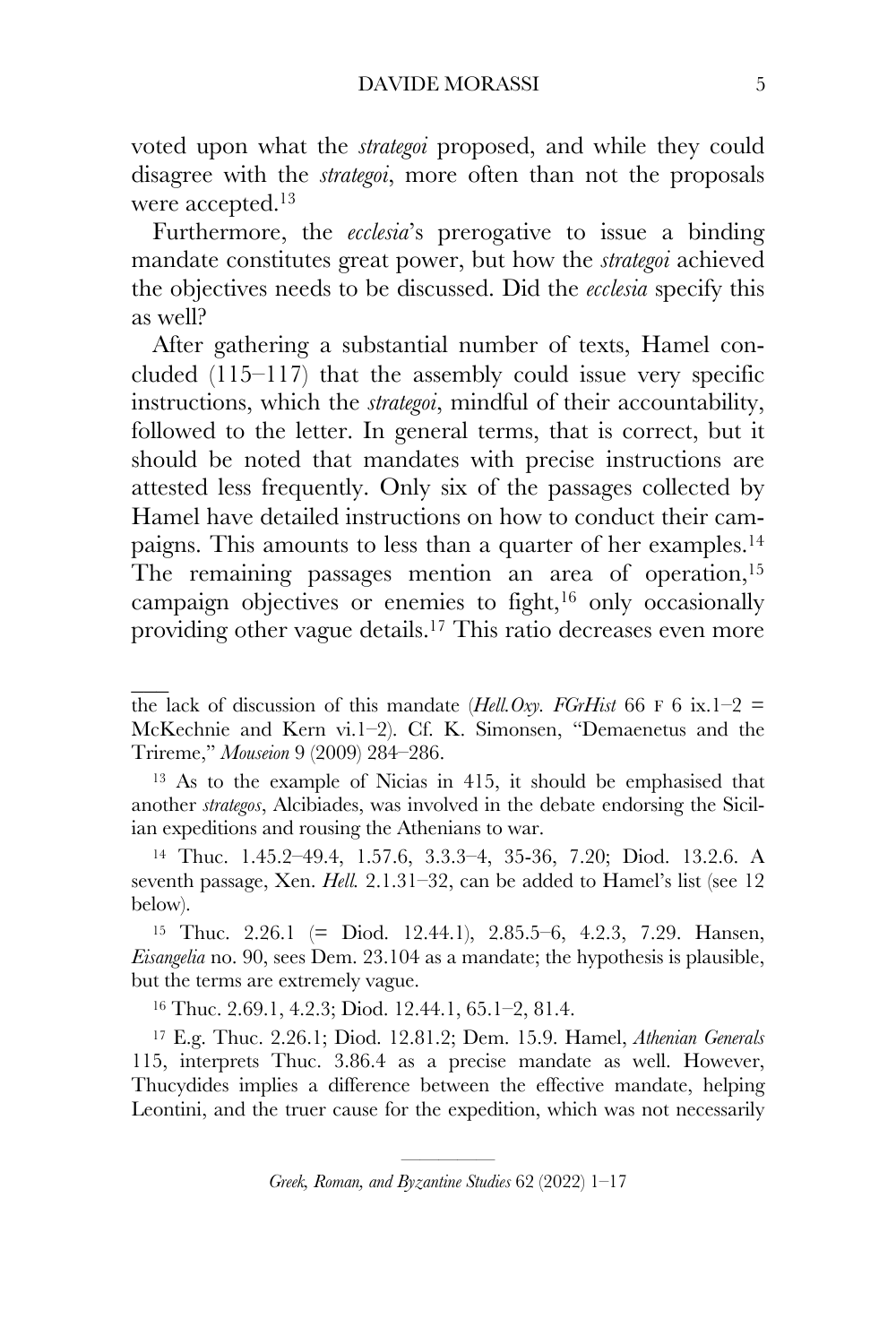when one considers the many examples in which the mandate is only implied in our sources, $18$  or is not particularly clear.  $19$ 

Such a low percentage demands an explanation. It is possible that the authors only recorded the details either when it suited their agenda or when this was necessary to understand the narrative,<sup>20</sup> but we should not overlook the possibility that 'precise' mandates, those containing detailed instructions on how to carry out a mission, were relatively rare. In other words, the *ecclesia* decided *what* was worth pursuing, while the *how* was left to the *strategoi.*

A perfect example of this is the planning of the second Sicilian campaign (415). The *ecclesia* deliberated over who should lead the campaign, the resources to allot, and the main objectives to achieve. However, Thucydides does not report any discussion of tactics or strategy in the assembly. Instead, he records a discussion among the three *strategoi* assigned to the campaign concerning their strategies to approach Sicily. Nicias wanted to pursue the objectives specified in the official mandate: support Egesta against Selinus and limit hostilities against Syracuse to a show of force (Thuc. 6.47). <sup>21</sup> Alcibiades intended to build an advanced base in Messene along with a network of alliances, then attack Syracuse (6.48). Lamachus proposed a

part of the mandate. Cf. Kallet-Marx, *Money* 153 n.1.

<sup>21</sup> Thuc. 6.8.2 records the following objectives: fighting for Selinus, participating in the rebuilding of Leontini, if feasible, "and to do in Sicily whatever they knew to be best for the Athenians (καὶ τἆλλα τὰ ἐν τῇ Σικελία πρᾶξαι ὅπῃ ἂν γιγνώσκωσιν ἄριστα Ἀθηναίοις)." Nicias evidently wanted to keep the campaign as contained as possible, sticking to the explicit objectives.

<sup>18</sup> E.g. Thuc. 1.114.1, 1.115.2, 2.23.2–3, 2.58.1, 2.95.3, 3.91.1.

<sup>19</sup> E.g. Thuc. 1.111.2–3, 3.51, 3.91, 4.76, 5.2, 8.15–16.

<sup>20</sup> E.g. van Wees, *Greek Warfare: Myths and Realities* (London 2004) 152; Boëldieu-Trevert, *Commander* 55–56; M. Whitby, "Reconstructing Ancient Warfare," in P. Sabin et al. (eds.), *The Cambridge History of Greek and Roman Warfare* I (Cambridge 2007) 65.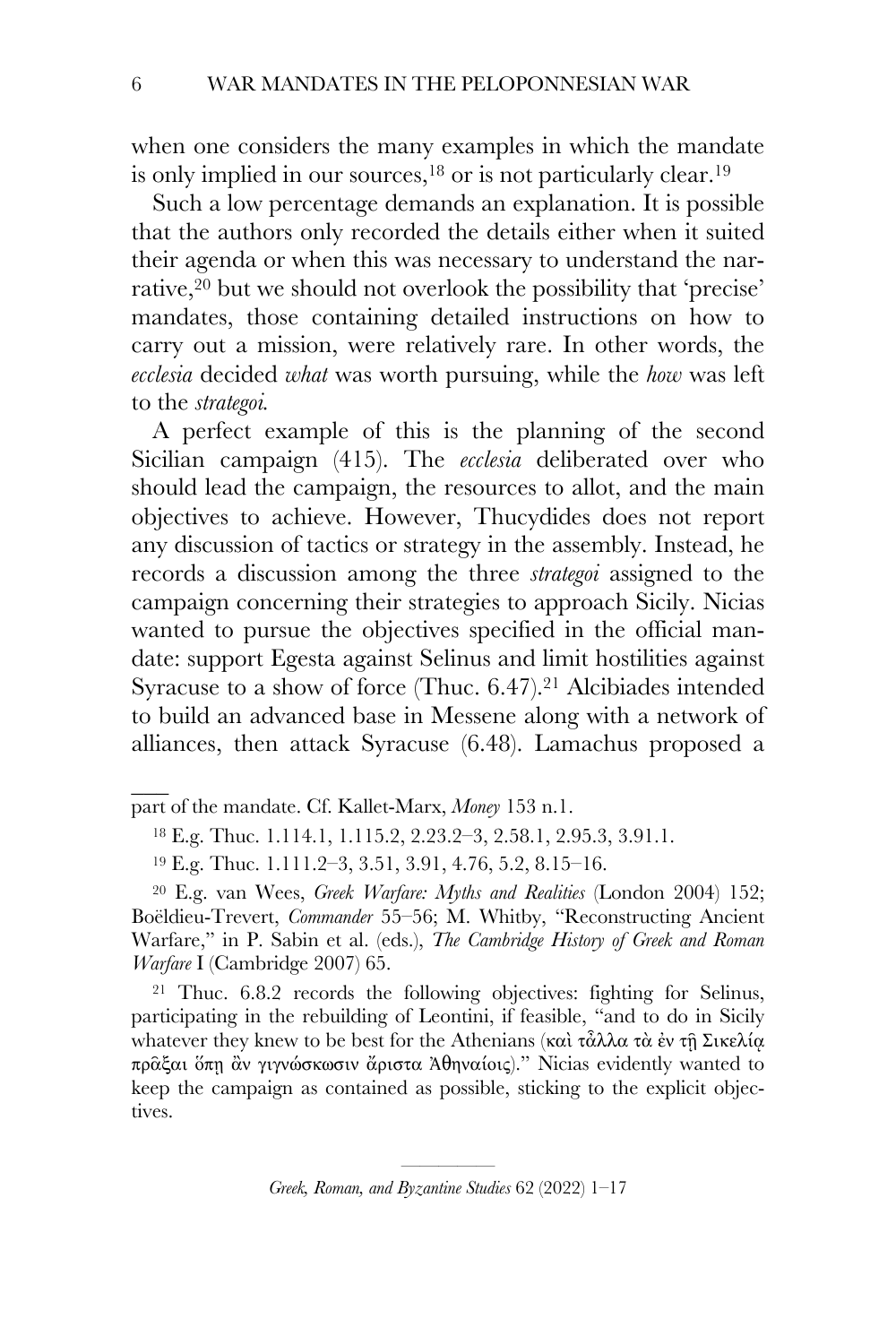direct attack on Syracuse, relying on the element of surprise (6.49). <sup>22</sup> It is quite evident that Nicias, Alcibiades, and Lamachus did not receive precise instructions on how to pursue the assembly's objectives.23

One might conclude that the freedom of these three *strategoi* was due to their unusual position as *strategoi autokratores*; other *strategoi*, however, showed similar independence. In 432 Archestratus and his (unnamed) colleagues were initially sent to Macedonia to fight against Perdiccas (Thuc. 1.57.6, 59.2). But when the news of Potidaea's revolt reached Athens, the *ecclesia*  issued new instructions: quash the rebellion in Potidaea and nearby cities, dismantle Potidaea's city walls, and take hostages.24 Once they had arrived in the area, however, the *strategoi* evaluated their forces as insufficient to engage Potidaea and instead attacked the Macedonian cities Therme and Pydna (1.59.2, 1.61.2). Admittedly, the *demos* sent Archedamus and his colleagues to achieve both objectives, and Thucydides is not very clear on whether the two mandates were both valid or if the latter replaced the former.25 It is worth mentioning that the

<sup>22</sup> For discussion see G. Cawkwell, *Thucydides and the Peloponnesian War*  (London 1997) 82–83.

<sup>23</sup> Hamel, *Athenian Generals* 117–118 n.7, argues correctly that Alcibiades and Lamachus did not depart from their mandate. But it is undeniable that the difference between the three strategies denotes the absence of the *ecclesia*'s indications on the matter, otherwise the entire discussion would have been useless. There is reason to believe that a council of *strategoi* and higher officers discussed these matters in the field, deciding by majority vote: see e.g. Hdt. 6.109 ff.; Thuc. 7.60, 8.25–27; Plut. *Nic.* 20.6–7. Cf. E. F. Bloedow, *Alcibiades Rexamined* (Wiesbaden 1973) 10–11; Hansen, *Athenian Democracy* 237; Hamel 95–99; E. M. Harris, "The Rule of Law and Military Organisation in the Greek *polis*," in *Symposion 2009* (Vienna 2010) 410. S. Johnstone, *A History of Trust in Ancient Greece* (Oxford 2011) 118–121, convincingly suggests that the *strategoi* looked for consensus in their decisions.

<sup>24</sup> Thuc. 1.57.6. Cf. G. E. M. de Ste Croix, *The Origins of the Peloponnesian War* (London 1972) 79–85.

<sup>25</sup> A. W. Gomme, "*I.G.* i.2 296 and the Dates of τὰ Ποτειδεατικά," *CR* 55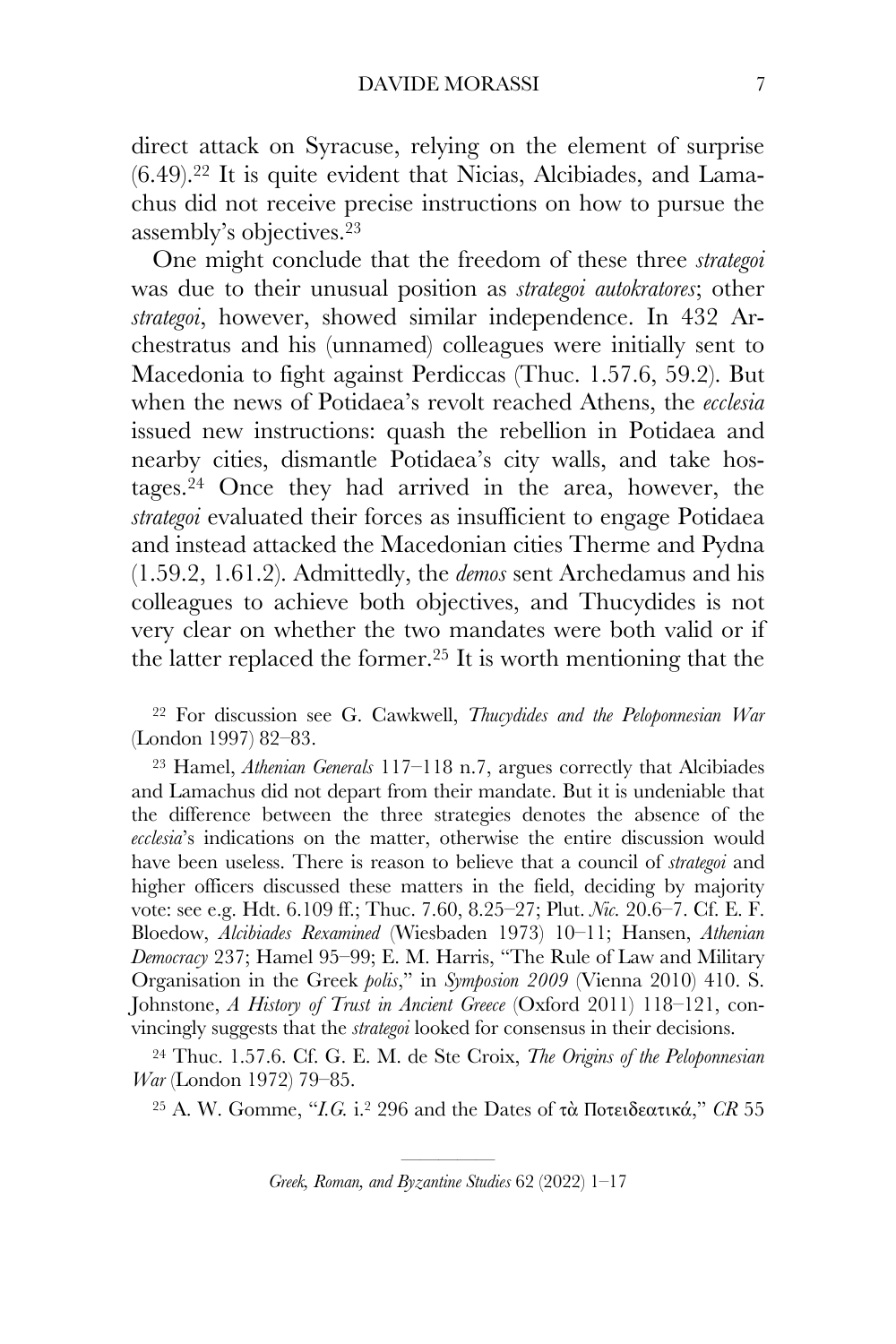*strategoi* analysed the situation in the field and interpreted the mandate accordingly. There is no doubt that taking Potidaea and stopping the revolts in the area was the priority, but the circumstances obliged the *strategoi* to take an operative decision.

Similarly, Demosthenes, Eurymedon, and Conon displayed some agency when dealing with their mandate in 413. Once he had escorted Charicles to raid the Peloponnese as instructed (Thuc. 7.20, 7.26), Demosthenes raised additional troops in Zacynthus and from the Messenians. When he encountered Eurymedon returning from Syracuse, they decided together to send their ten best ships to Conon, who was deployed in Naupactus and feared a Corinthian fleet (7.31). The mandate says nothing about holding ships back; it seems unlikely that Conon had the assembly's approval for his request. Demosthenes and Eurymedon made an independent decision in light of the circumstances.

The above examples are corroborated by several other passages that hint at independent decisions made by the *strategoi*. For example, in 430 Carcinus, Proteas, and Socrates, returning from an expedition "around the Peloponnese," became aware of the invasion of Megara and decided to join the enterprise (Thuc. 2.23.2, 2.31.1). Phormio was highly successful in defending Naupactus and controlling the gulf of Crisa, where he was sent in 428, but he also took the liberty of making a brief expedition to the interior of Acarnania to secure the area after the Spartans' departure (2.69, 2.102–103). The *strategoi* Demodochus and Aristeides were sent to collect funds in the Hellespont, but this did not stop them from attacking Antandrus, which was fortified by the Mytileneans (4.75.1). Thu-

<sup>(1941),</sup> esp. 59, 64, believes in two concurrent mandates and associates them with the expedition. In Gomme's defence, a double mandate is attested in Thuc. 4.2.3; but S. Hornblower, *A Commentary on Thucydides* (Oxford 1991–2008) ad 1.57.6, questions the connection of this inscription (*IG* I3 365) to Thucydides' account. Cf. Kallet-Marx, *Money* 79.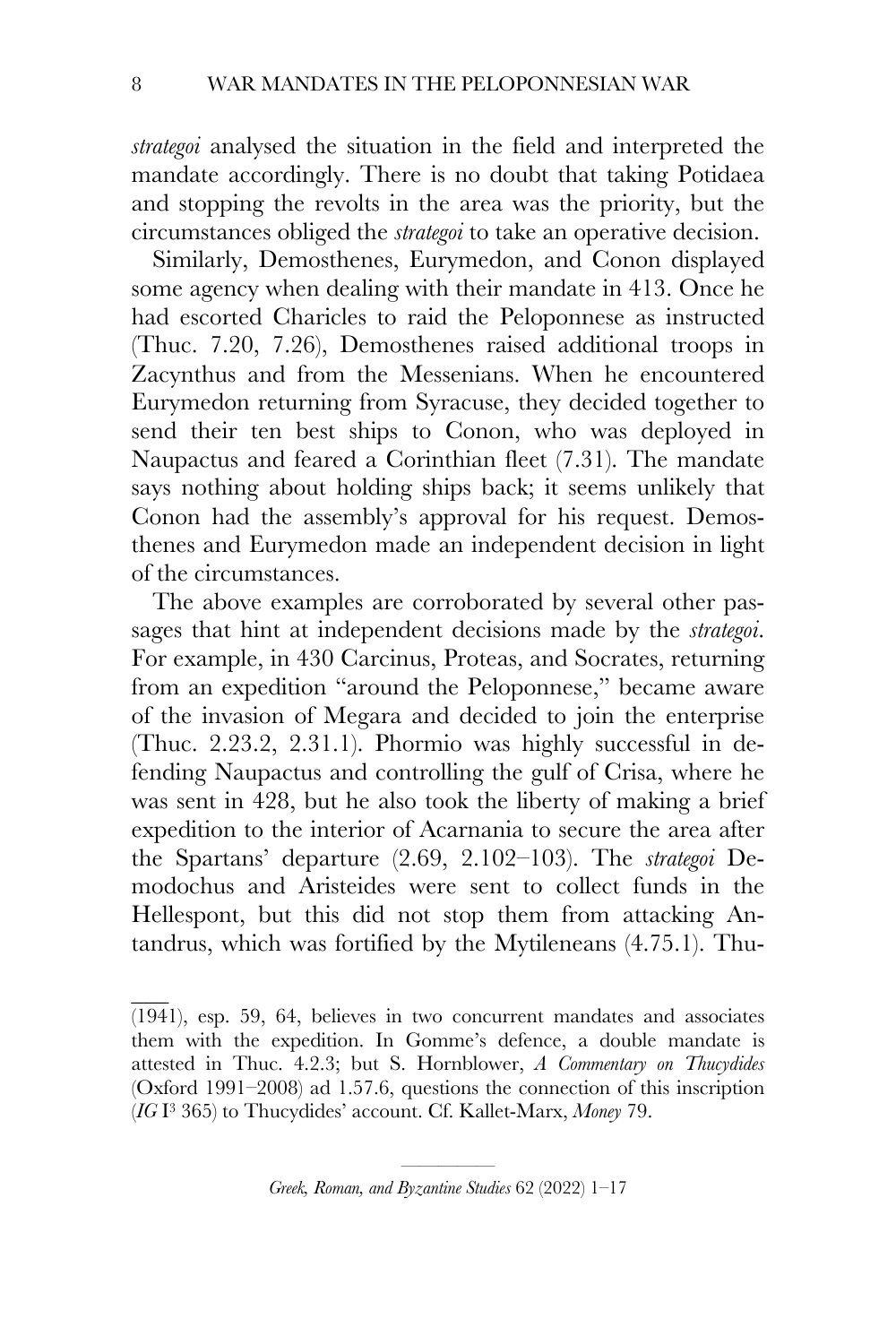cydides implies that this was an impromptu decision triggered by the news of the Mytileneans' interest in Antandrus. The *demos* neither sent additional troops nor seemed to be involved in any sense in the planning of the attack.

Similar discretionary power was allowed when making tactical decisions. In 412 Phrynichus and his colleagues were in charge of a fleet sent to combat the Spartan offensive in the eastern Aegean (Thuc. 8.24–25). However, when he became aware that the Peloponnesian fleet was approaching, Phrynichus urged his colleagues to retreat (8.27.1–2): 26

Φρύνιχος δὲ ὁ τῶν Ἀθηναίων στρατηγός, ὡς ἀπὸ τῆς Λέρου ἐπύθετο τὰ τῶν νεῶν σαφῶς, βουλοµένων τῶν ξυναρχόντων ὑποµείναντας διαναυµαχεῖν, οὐκ ἔφη οὔτ᾽ αὐτὸς ποιήσειν τοῦτο οὔτ᾽ ἐκείνοις οὐδ᾽ ἄλλῳ οὐδενὶ ἐς δύναµιν ἐπιτρέψειν. ὅπου γὰρ [ἔξεστιν] ἐν ὑστέρῳ σαφῶς εἰδότας πρὸς ὁπόσας τε ναῦς πολεµίας καὶ ὅσαις πρὸς αὐτὰς ταῖς σφετέραις ἱκανῶς καὶ καθ᾽ ἡσυχίαν παρασκευασαµένοις ἔσται ἀγωνίσασθαι, οὐδέποτε τῷ αἰσχρῷ ὀνείδει εἴξας ἀλόγως διακινδυνεύσειν.

But when the Athenian general Phrynichus received clear information about this fleet from Leros, although his fellow commanders wanted to stay where they were and fight it out at sea, he said no: he would not undertake such a fight himself, nor would he allow them or anyone else to do so if he could help it. When it was open to them to postpone battle until they had precise knowledge of the number of enemy ships they faced and the relative number they could muster themselves with time spent on proper preparation, he would never take such an unconsidered risk simply to avoid an accusation of dishonour. There was nothing dishonourable in Athenians making a strategic retreat from an enemy navy. (transl. Hammond)

This episode demonstrates that the *strategoi* could have direct control over tactical decisions, and that casts light on the

<sup>26</sup> Thucydides highly praises Phrynichus for his wisdom; see Hornblower, *Commentary* ad 8.27.5*.*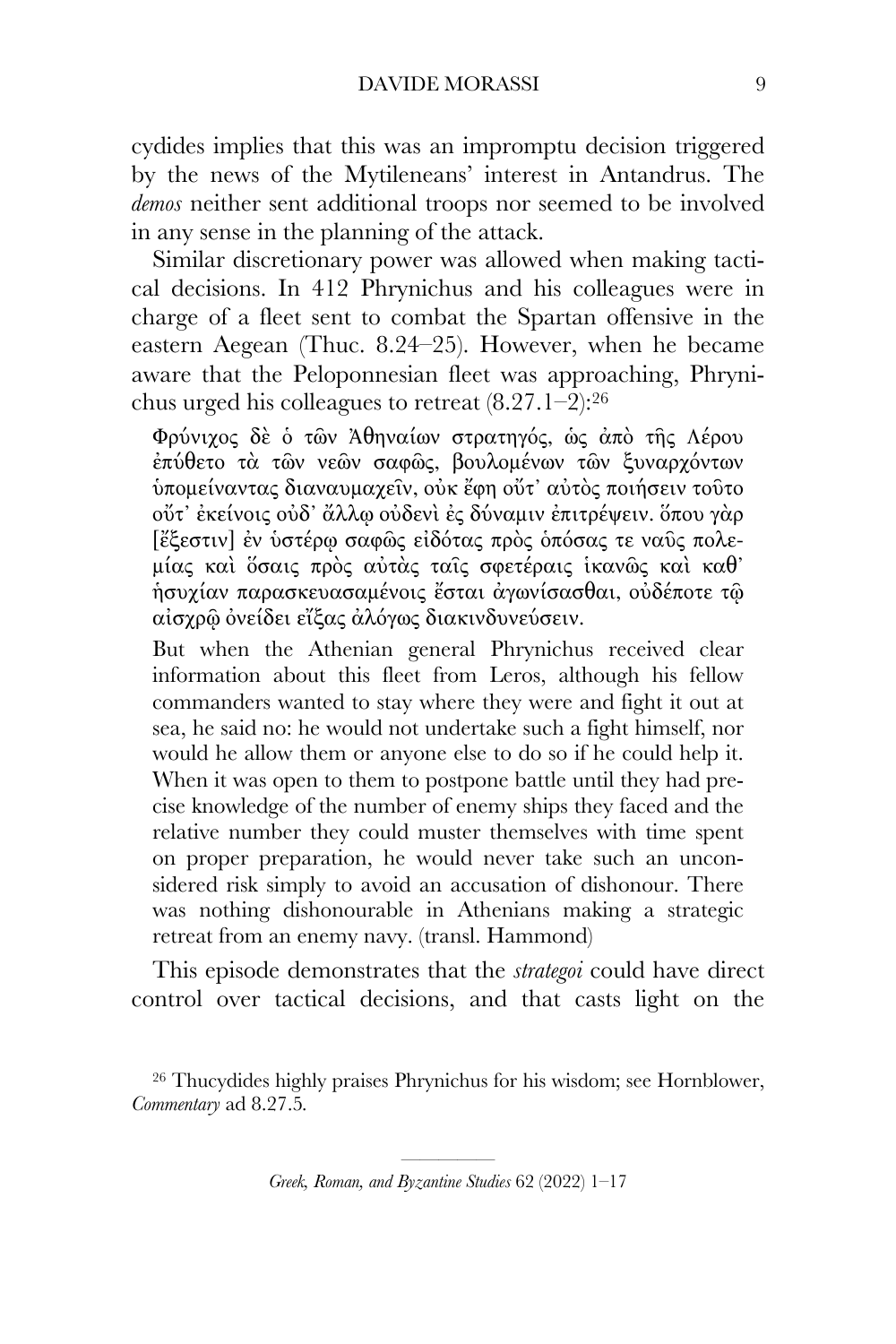retreat from Syracuse in 413. After a disastrous night offensive against Epipolae, Demosthenes and Eurymedon advocated for retreating from their position (Thuc. 7.47.3–4). But Nicias strongly opposed the idea, arguing that the Athenians would disapprove and prosecute the *strategoi* when they returned home (7.48.3–4). Comparison with Phrynichus' example suggests that Nicias' reservations were due not to his lack of authority but rather to his concern over what the Athenians might think of him. Demosthenes disagreed with Nicias, confirming that Nicias' actions did not necessarily represent what a *strategos* was expected to do, but a *strategos*' personal choice, which was open for debate.<sup>27</sup>

Thus, there is reason to think that *strategoi* could exercise some agency and independence within the limits of their mandate. This conclusion is corroborated by several mandates that we can confidently call vague. The sources record several mandates in terms of the area of action,  $28$  allies to support,  $29$  or enemies to fight.30 These mandates imply that the *strategoi* were in charge of figuring out the details of a campaign, whilst the *ecclesia* defined the campaign's objectives and grand strategy.31

<sup>27</sup> At Thuc. 7.49.2 Demosthenes refers to the *ecclesia*'s vote to end the mission not as a fact but as an eventuality. And yet he still argued that it was imperative to move the army from their position.

<sup>28</sup> E.g. Bottieia and Chalcidice, Thuc. 2.79.1; Chalcidice, 5.2, 8.64.2; "on the other side of the Peloponnese," 3.94.3.

<sup>29</sup> E.g. the king of Egypt, Thuc. 1.112.2; Selinus, 6.8.2.

<sup>30</sup> Thuc. 2.69.1. Some fourth-century examples are Teleutias (Xen. *Hell*. 4.8.25) and Philip II (Dem. 12.16: "saying to everybody that you ordered him to fight [me], if there was the chance, πολεµεῖν αὐτῷ προστάττετε, ἂν καιρὸν λάβῃ)."

<sup>31</sup> On the difference between tactics, strategy, and grand strategy see A. G. Platias and C. Koliopoulos, *Thucydides on Strategy. Athenian and Spartan Grand Strategies in the Peloponnesian War and their Relevance Today (Athens 2006)* 20–23.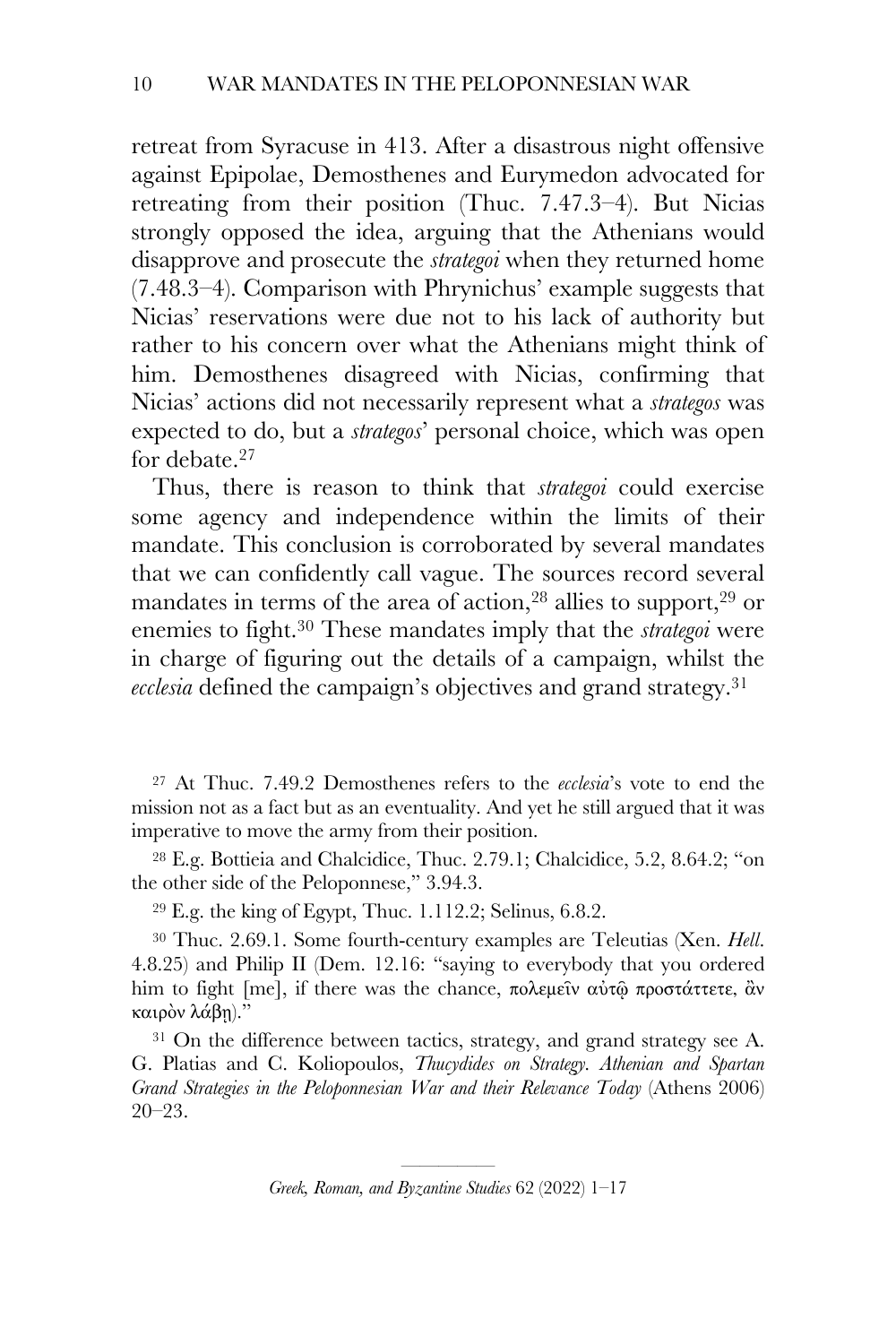### 2. *The peculiarities of precise mandates*

The evidence we have seen is consistent, but how do we integrate it with the undeniable examples of precise mandates? To address the issue, the six examples of precise mandates will be discussed in detail to bring out the patterns, the significant characteristics, or the scenarios that prompted the *ecclesia* to issue more precise instructions.

It is significant that four of the six passages record precise instructions regarding acceptable terms of surrender and how to handle prisoners.32 The *ecclesia* gave precise instructions to the *strategoi* about the demands to be made of Potidaea (432/1) and Mytilene (428/7) when they were sent to crush their revolts: destruction of the city walls for both *poleis*, surrender of hostages for the former and of the fleet for the latter (Thuc. 1.57.6, 3.3.3–4). The same should be said for Diodorus' dubious report that the *strategoi* and the *boule* agreed to enslave Selinus and Syracuse at the beginning of the second Sicilian campaign.33 The last example, once again involving the revolt of Mytilene, is slightly different (3.33–34). After taking the city, the *strategos* Paches sent word to Athens asking for instructions concerning the fate of the Mytileneans, which sparked the famous debate between Cleon and Diodotus.34

A pattern seems to be unfolding. The *ecclesia* wanted control

<sup>32</sup> Hamel, *Athenian Generals* 51–55, underlines the intense activity of the *ecclesia* in these areas.

<sup>33</sup> Diod. 13.2.6, 13.30.3. Rhodes, *Athenian Boule* 41, reasonably doubts this tradition because of its discrepancy with Thucydides' account. It might also be stressed that Diodorus implies that the *strategoi* received instructions on how to handle the prisoners from the assembly as well, which might reflect some conflict in his sources or even his confusion.

<sup>34</sup> Thuc. 3.37–45. Cf. P. Debnar, "Diodotus' Paradox and the Mytilene Debate (Thucydides 3.37–49)," *RhM* 143 (2000) 161–178, esp. 168–170; A. Andrewes, "The Mytilene Debate: Thucydides 3.36-49," *Phoenix* 16 (1962) 65–85.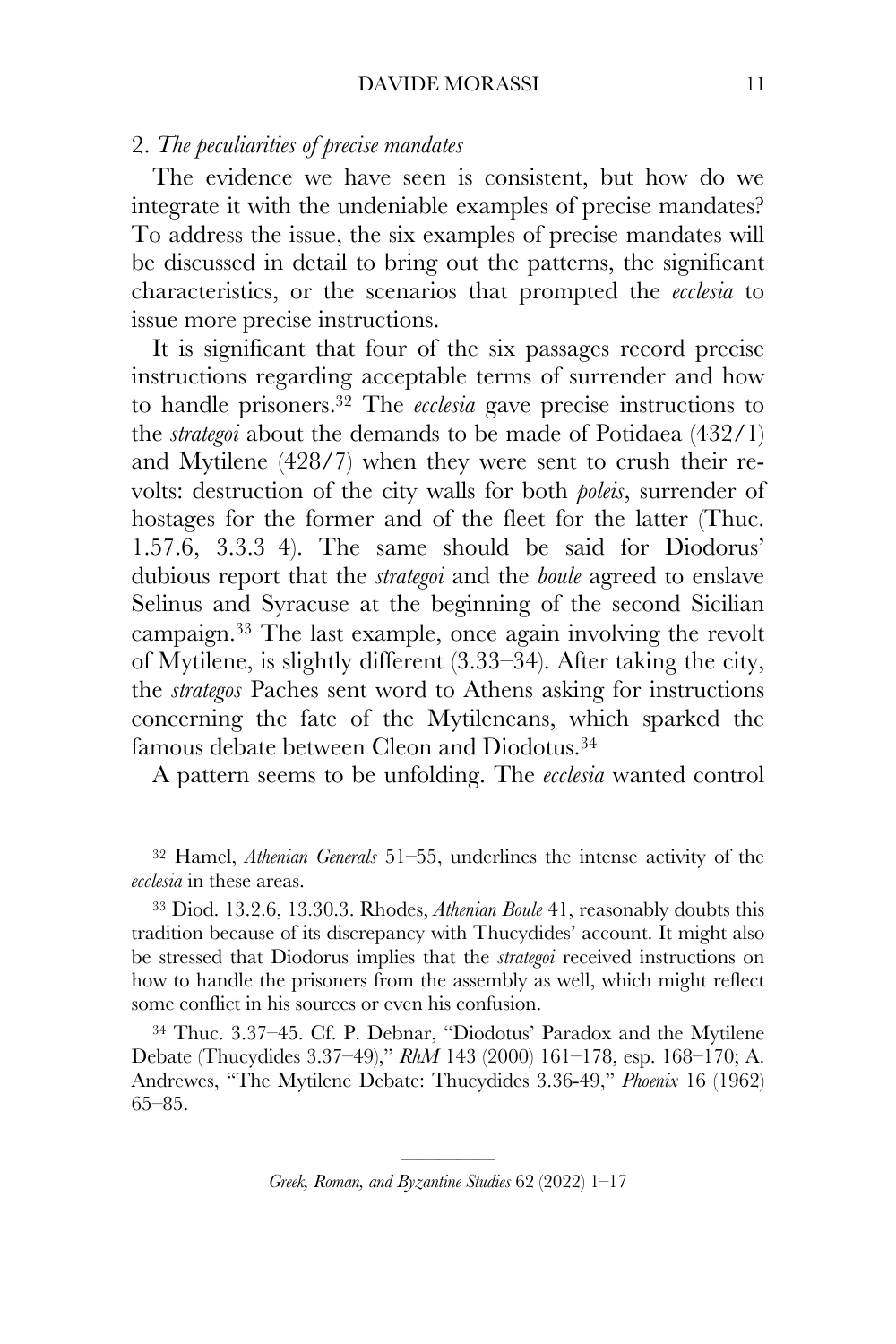over the acceptable terms of surrender for the enemy and deliberated on the handling of war prisoners. This interference by the assembly limited the *strategoi* from a diplomatic point of view, but not necessarily in practical matters such as tactics and strategy.35 For instance, it is worth noting that Paches showed himself to be very keen and receptive to the *ecclesia*'s instructions and will, but did not ask for guidance regarding tactical matters.36 The battle of Aegospotami partially confirms this conclusion. Xenophon (*Hell.* 2.1.31–32) states that it was decreed that the right hand of every Peloponnesian prisoner be cut off, but there is no mention of instructions regarding which strategies or tactics the *strategoi* had to adopt. When Alcibiades showed up, advising them to move the fleet to Sestos and promising troops, the *strategoi* chased him away, saying not that their mandate was different, but that they, not he, were in charge of these matters.

Nevertheless, on three occasions the *ecclesia* demonstrated its power to instruct the *strategoi* on how to conduct a campaign: the campaign of Corcyra in 433, that of Mytilene in 428/7, and the second Sicilian expedition in 413. All three of these fascinating episodes seem to belong to very specific—if not exceptional—scenarios.

The mandate for the fleet sent in aid of Corcyra shows the same concern for politics and diplomacy as the previous examples. The first contingent received unequivocal instructions on how to engage the Corinthians: 37

<sup>35</sup> *Pace* Hamel, *Athenian Generals* 40–41, 97, these are not "limited military action(s)." She admits that the *strategoi* had the authority to call a truce with the enemy (e.g. Thuc. 3.4.2–4), which is hardly negligible.

<sup>36</sup> H. D. Westlake, "Paches," *Phoenix* 29 (1975) 110; Hornblower, *Commentary* ad 3.28.2. However, Westlake also emphasises Paches' initiative during the campaign.

<sup>37</sup> Thuc. 1.45.3; cf. 1.49.4, 53.4.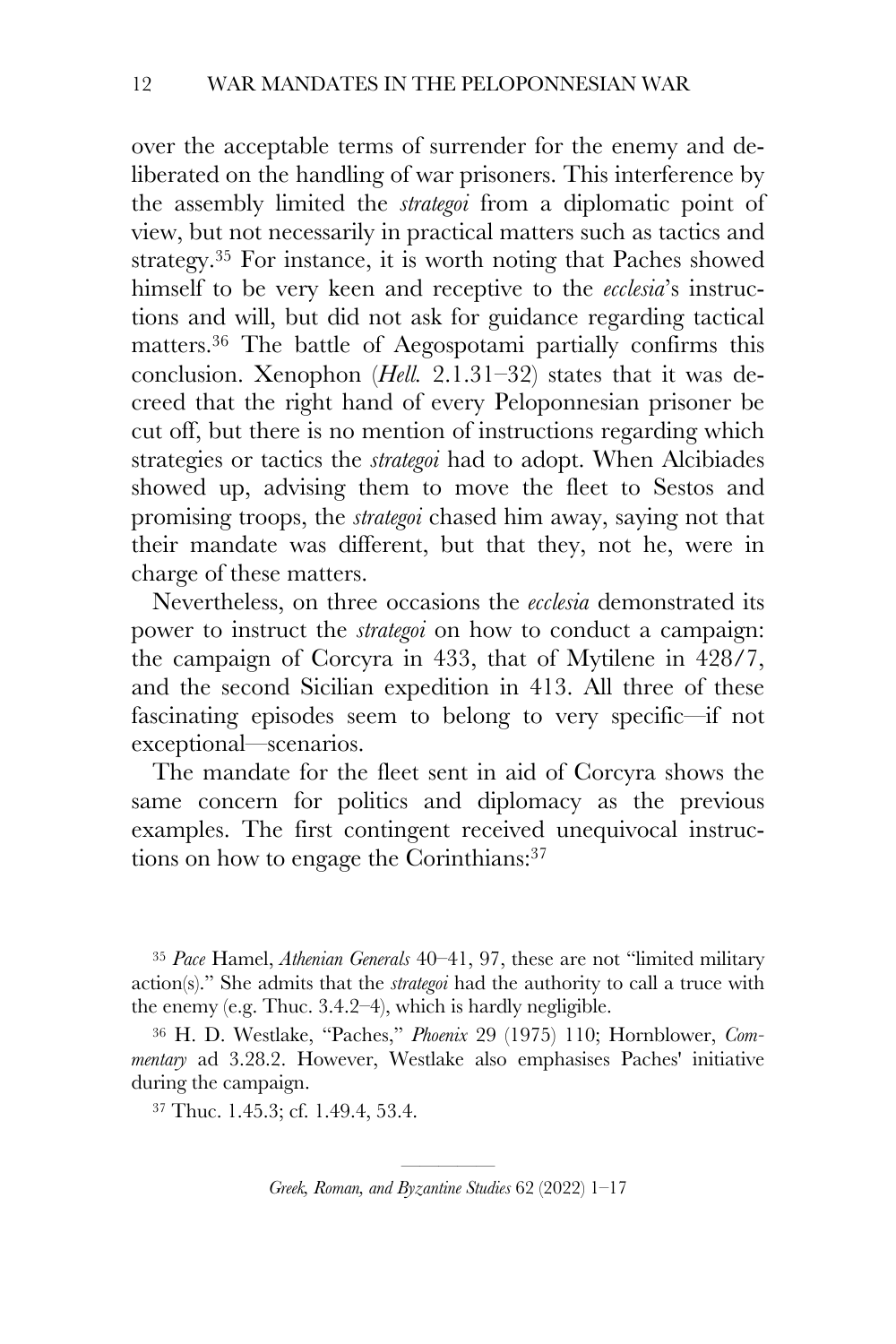προεῖπον δὲ αὐτοῖς µὴ ναυµαχεῖν Κορινθίοις, ἢν µὴ ἐπὶ Κέρκυραν πλέωσι καὶ µέλλωσιν ἀποβαίνειν ἢ ἐς τῶν ἐκείνων τι χωρίων: οὕτω δὲ κωλύειν κατὰ δύναµιν. προεῖπον δὲ ταῦτα τοῦ µὴ λύειν ἕνεκα τὰς σπονδάς.

Their instructions were not to engage with the Corinthians unless they sailed against Corcyra and were about to land on Corcyra itself or any territory belonging to it: in that case, they should do what they could to prevent them. The purpose of these instructions was to avoid a breach of the treaty. (transl. M. Hammond)

Thucydides draws attention to the terms of the peace of 446 between Athens and Corinth and the concern for the close relationship between Corinth and Sparta.38 He explicitly stresses that the Athenians did not intend to break the treaty and they declared that they had not done so when accused by the Corinthians (1.53). The situation was controversial and delicate enough to allow for the *strategoi*'s initiative, thus honoring precise instructions.

This reading is corroborated by two episodes in the fourth century, in which the *ecclesia* gave peremptory orders of redeployment because a new treaty had been signed.<sup>39</sup> These underline the *ecclesia'*s concern for the geopolitical scenario and how this limited the *strategoi*. A passage of Demosthenes' *Against Timotheus* is particularly explicit in this regard. Demosthenes

<sup>38</sup> On the complexity of the diplomatic scenario: de Ste Croix, *Origins* 76– 77; Hamel, *Athenian Generals* 18. L. J. Samons, *Pericles and the Conquest of History: A Political Biography* (Cambridge 2016) 135–137, underlines the Athenians' caution in avoiding a rupture with the Corinthians. Hornblower, *Commentary* ad 1.53.4 and *Greek World* 114–115, suggests that the *strategoi*  overstepped their mandate, which only authorised them to protect Corcyra's territory. However, Thucydides reports the *strategoi*'s claim not to have broken the treaty, suggesting that they did not recognise their intervention as a proper act of war but a necessary operation to protect Corcyra.

<sup>39</sup> Xen. *Hell.* 6.2.2, 6.4.1, 7.4.1. Cf. Hamel, *Athenian Generals* 40–44; Hornblower, *Greek World* 192.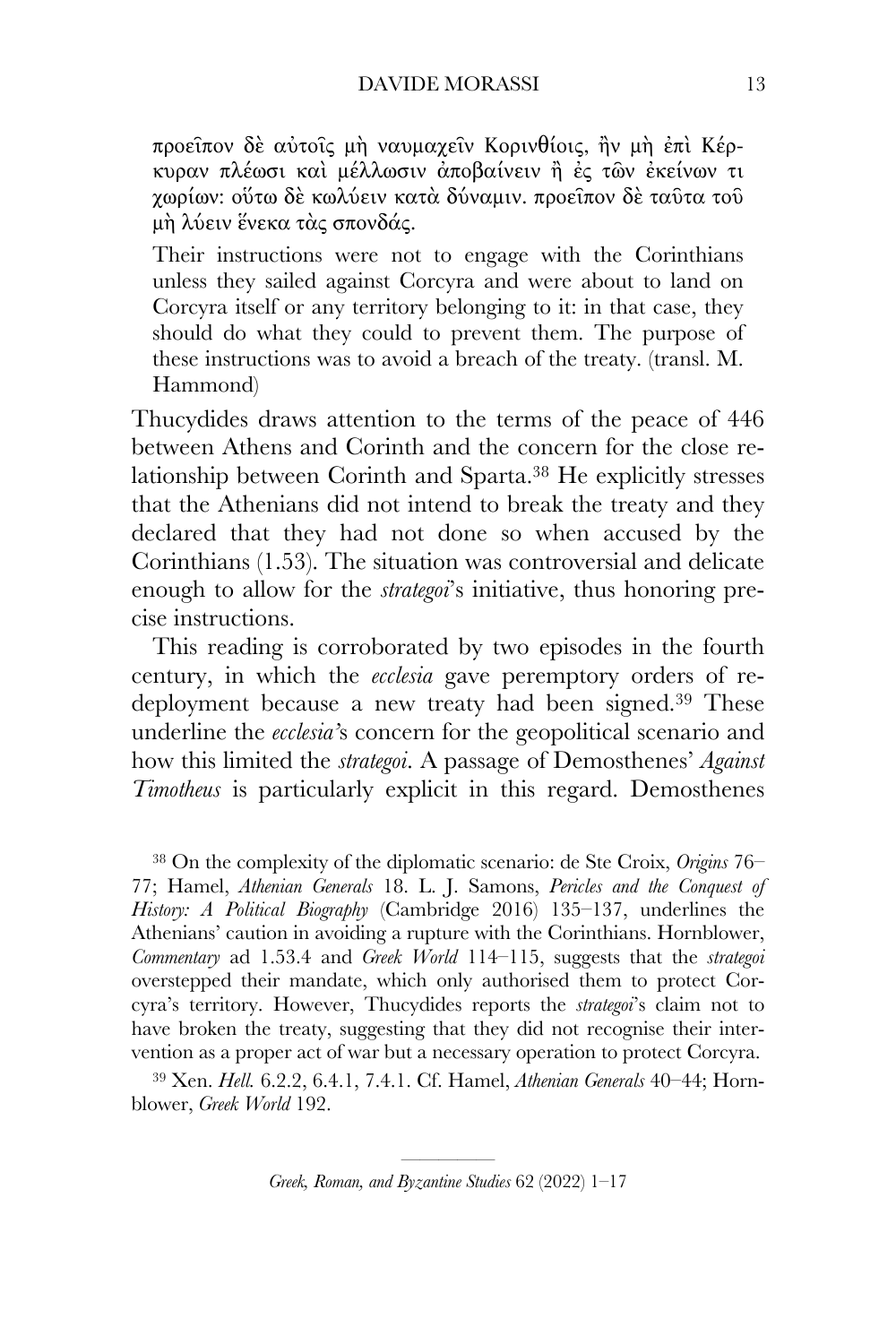claims that Timotheus received the mandate to help the satrap Ariobarzanes while avoiding the enmity of the Great King of Persia at all costs (15.9). Timotheus had a bad track record in the matter; in 374 he jeopardised the Athenians' effort to end hostilities with Sparta by reinstating the exiles in Zacynthus (Xen. *Hell.* 6.2.1–4). Although he did not explicitly disobey the *ecclesia*'s orders to stop fighting, his behaviour still went against the Athenian agenda. Unsurprisingly, the assembly now went the extra mile to avoid the creation of a similar situation, especially if Timotheus' actions might have caused hostilities with Persia. Consequently, it is plausible that the *ecclesia* felt the need to issue more detailed instructions in delicate situations, which need not imply that this was a habitual practice.

The case of the first expedition to Mytilene in 428 is more complicated. After hearing of Mytilene's defection, the *demos*  approved an expedition against the Lesbian *polis*, indicating precise terms for Mytilene's surrender and ordering Cleippides and his two colleagues to attack by surprise, having received intelligence regarding a festival outside of Mytilene's walls (Thuc. 3.3.3–4). Two aspects of this passage are particularly noteworthy. First, this is one of three precise mandates related to Mytilene's revolt. The *demos*' involvement does not seem casual; Thucydides' rendering of the debate over the fate of Mytilene's inhabitants after its surrender shows the strong emotions the Athenians felt on the matter.<sup>40</sup> Thus it is plausible that the Athenians wanted more control of the campaigns in which they were more emotionally invested.

Second, the passage warns us against the practicability of tactical discussion in the assembly. The information about the festival was precious intelligence; it is significant that it was discussed in the *ecclesia*. <sup>41</sup> However, a man overheard the

<sup>41</sup> Cf. J. Ober, "Thucydides on Athens' Democratic Advantage in the

<sup>40</sup> Cf. Andrewes, *Phoenix* 16 (1962) 75, 81; Debnar, *RhM* 143 (2000) 170– 171; Balot, in *War, Democracy* 97–98.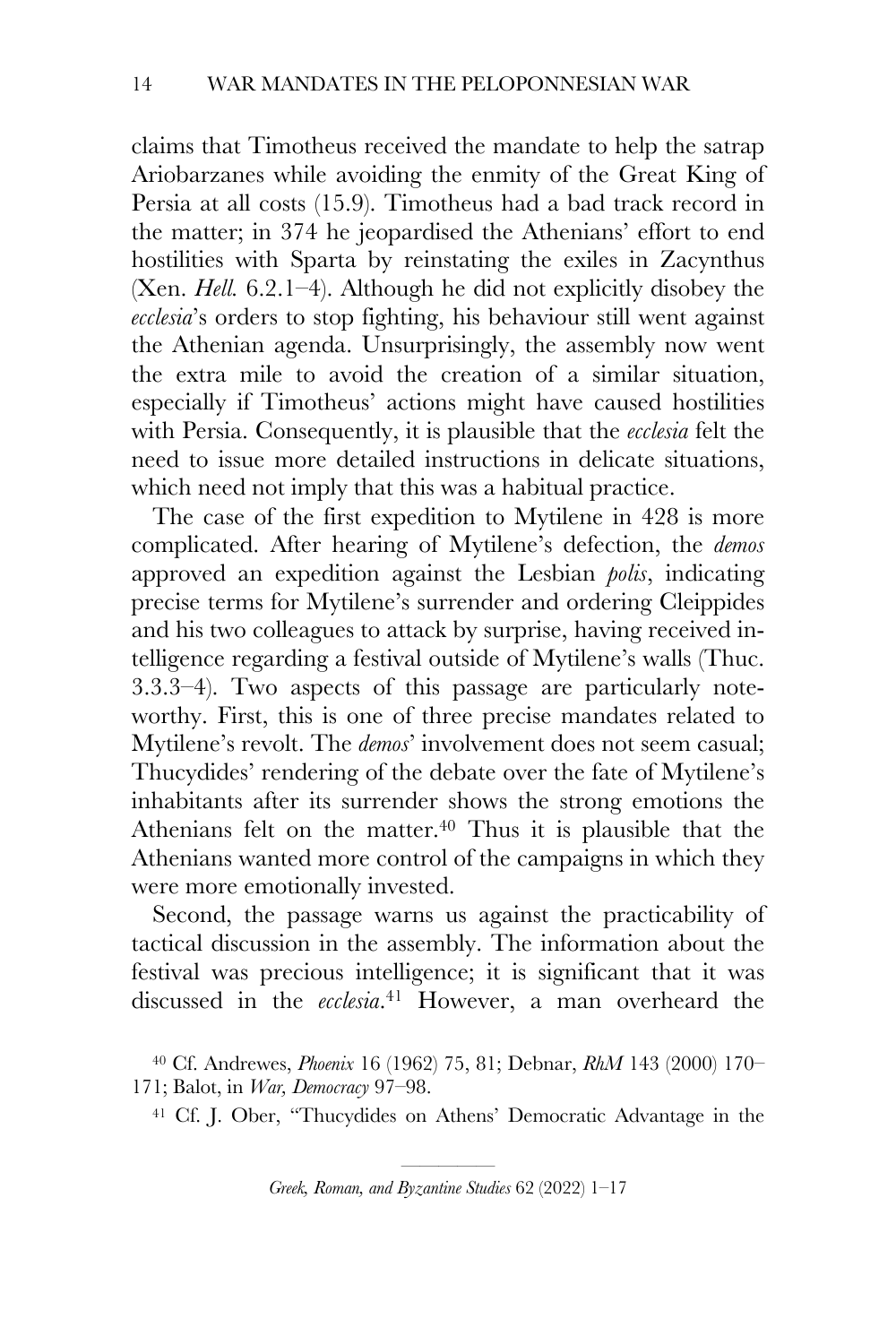Athenians' intentions and rushed to Mytilene with this piece of intelligence.42 The Athenians' surprise attack failed: when the army arrived, they found the Mytileneans ready and defending the city walls. The risk of leaking essential information was concrete, and the *strategoi* were aware of the importance of keeping their plans secret, even from their own men.43 Thus it seems unlikely that public discussion of tactical matters in the *ecclesia* was a common practice.44 If this had been the case, we would hear of several other leaks, especially given the traffic in Athenian harbours.

Demosthenes' mandate in the winter of 414/3 provides a third example of precise instructions (Thuc. 7.20, 7.26). When he was appointed commander of the main contingent sent to Syracuse in response to Nicias' request for reinforcements, Demosthenes was also ordered to wait for Charicles, who was sent to Argos to ask for troops to undertake certain actions in the Peloponnese. It is possible that the *ecclesia* wanted to pair the inexperienced Charicles with a more seasoned *strategos*, but the Athenians might also have issued the order to save men and resources.45 By temporarily redeploying Demosthenes'

<sup>42</sup> Cf. Russell, *Information* 83–86.

<sup>43</sup> E.g. Thuc. 7.48.1, 7.49; Xen. *Hell.* 1.1.15. Cf. Russell, *Information* 192– 193, 196.

<sup>44</sup> Cf. Rhodes, *Athenian Boule* 114. Hornblower, *Commentary* ad 3.3.5, wonders if the information leak occurred at a higher level than the assembly, raising the question whether the mandate was even discussed in the *ecclesia.*  Cf. n.12 above. Russell, *Information* 197–198, notes the tendency of the commanders not to share their plans with their troops.

<sup>45</sup> Charicles was a prominent political figure in the period, but this is the

Archidamian War," in *War, Democracy* 65–87, at 80–81, on the circulation of information in Athens. However, as Russell, *Information* 79–80, correctly stresses, some Lesbian informants brought the news of the revolt to Athens (Thuc. 3.2.3). Cf. Hornblower, *Commentary* ad 3.2.3, on the private motivations behind this intelligence leak. The intelligence on the festival probably came from the same informants too.

<sup>——————————————&</sup>lt;br>———————————————————— *Greek, Roman, and Byzantine Studies* 62 (2022) 1–17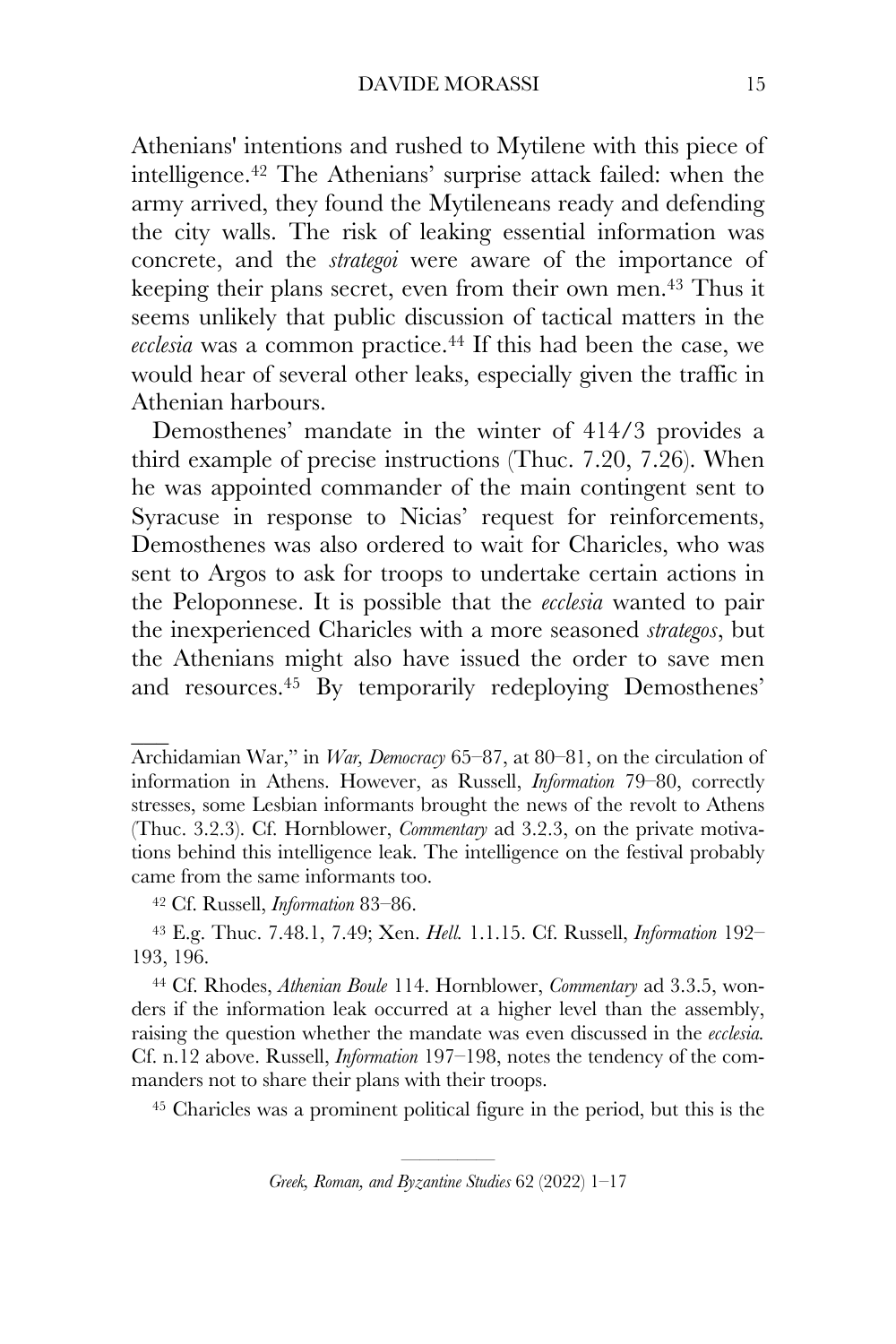troops to Charicles' raids in the Peloponnese, the Athenians reduced the number of ships and men necessary for the latter. It seems reasonable to recognise a similar scenario in 425 (see above), when Demosthenes was granted vague powers over undisclosed operations in the Peloponnese region.

In sum, the discrepancy between *strategoi* acting reasonably independently and the assembly issuing precise mandates is less severe than expected. Precise mandates seem to occur in two scenarios: in terms of surrender, especially about the handling of prisoners, and in exceptional circumstances.46 Delicate diplomatic situations, highly emotional campaigns, and even the rational use of resources made it necessary for the *ecclesia* to issue precise instructions to the *strategoi*, at least occasionally. Otherwise, the *strategoi* were bound to a specific objective but were reasonably independent in choosing how to attain it.

## *Conclusion: the power of the strategoi*

From this examination, we can conclude that the sources suggest that the *strategoi* retained considerable agency. They seem to have exercised influence over the Athenians, especially in the discussion of military matters. This is not to say that they were always listened to, especially given that individual *strategoi*  might favour different lines of action, but their role in defining the mandates should not be underestimated.<sup>47</sup>

Additionally, as many instances demonstrate, they were often able to exercise their agency within the mandates issued by the *ecclesia*. The assembly had the power to micromanage its

only *strategia* associated with his name; see *PA* 15407, *PAA* 983120.

<sup>46</sup> Cf. Hamel, *Athenian Generals* 51.

<sup>47</sup> It should also be taken into consideration that the *strategoi* had an important role in defining the logistics and the practical aspects of campaign organisation. Scholars have given too little space to the issue, with the exception of D. Engels, "Logistics: Sinews of War," in B. Campbell et al. (eds.), *The Oxford Companion of War in the Classical Period* (Oxford 2013) 351– 368. I intend to discuss this matter further elsewhere.